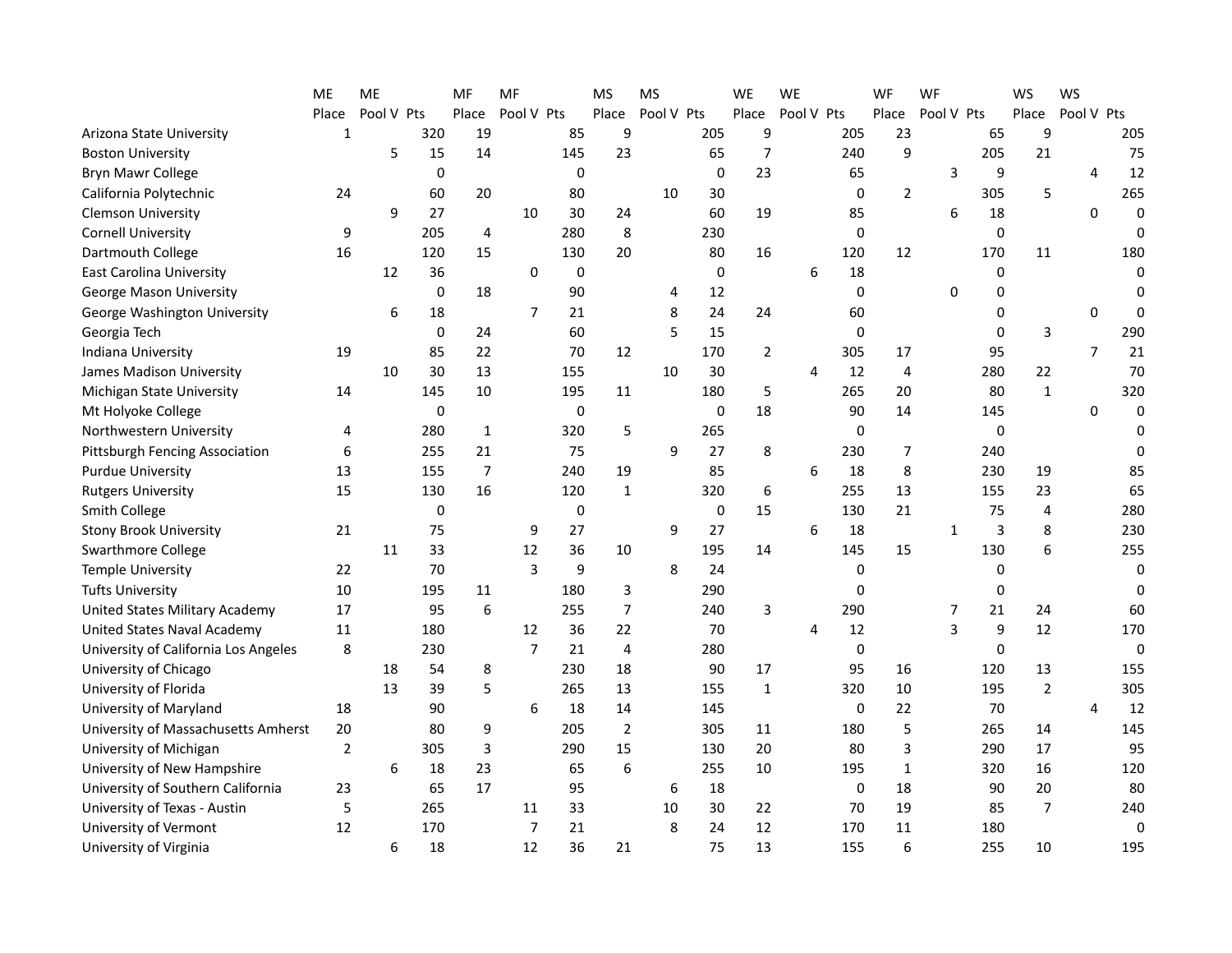| University of Wisconsin Madison |  | 240 |   |     |  | ۵۵  |  |     | 24 | 60 |    |     |
|---------------------------------|--|-----|---|-----|--|-----|--|-----|----|----|----|-----|
| Virginia Tech                   |  |     |   | 305 |  |     |  | 18  |    |    | TΟ | 90  |
| William and Mary                |  | 290 | ᆠ | 170 |  | 120 |  | 280 |    |    | -- | 130 |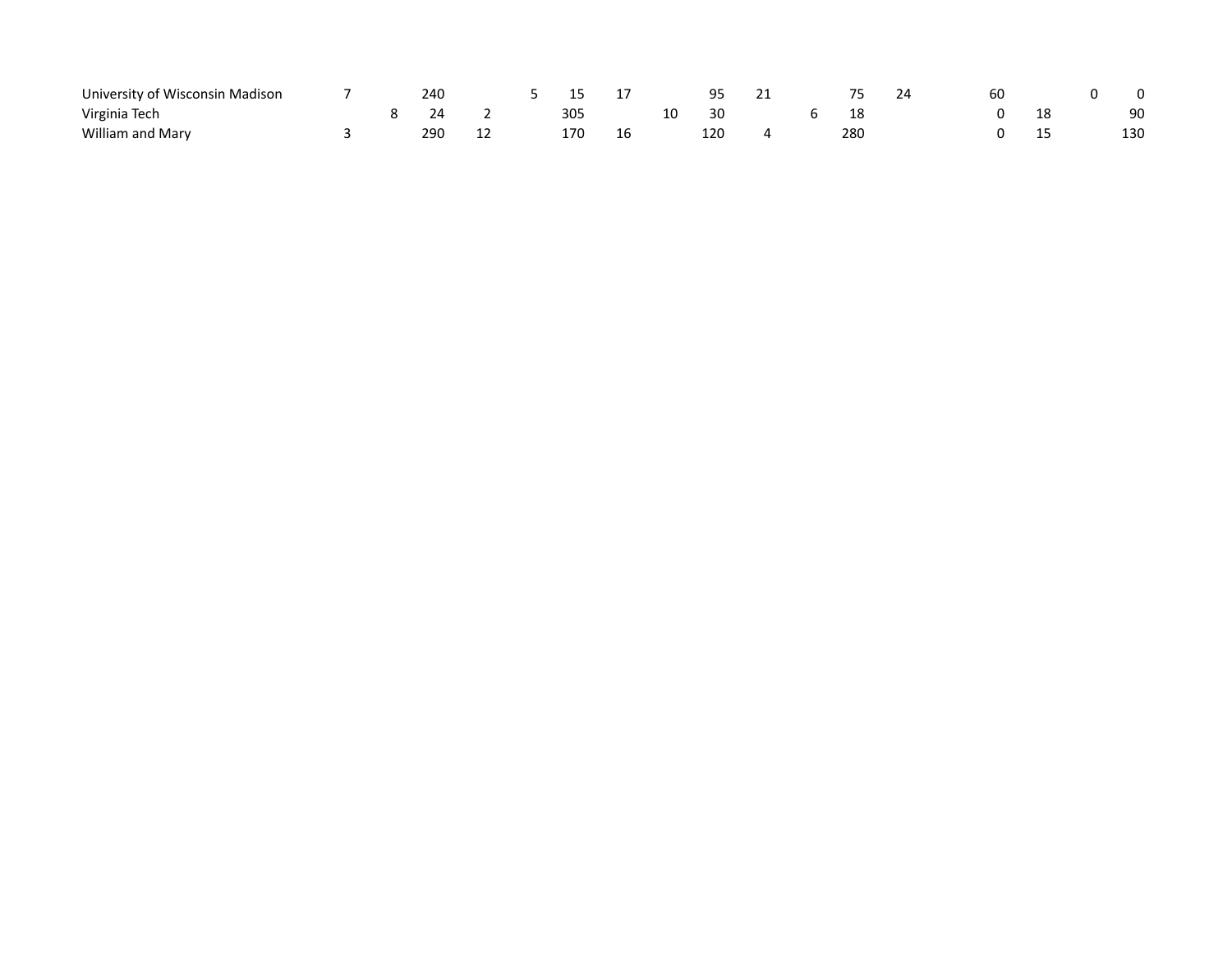| Epee        | Epee                    | Foil      | Foil             | Sabre Sabre      |                |                  |                  |                             |                  |      |                  |
|-------------|-------------------------|-----------|------------------|------------------|----------------|------------------|------------------|-----------------------------|------------------|------|------------------|
| Pts         | Rank                    | Pts       | Rank             | Pts              | Rank           |                  |                  | 3W Me men pl 3W Wc womer 6W |                  |      | overall          |
| 525         | $\overline{2}$          | 150       | 25               | 410              | 5              | 610              | 5                | 475                         | 10               | 1085 | 5                |
| 255         | 15                      | 350       | 8                | 140              | 27             | 225              | 25               | 520                         | 8                | 745  | 16               |
| 65          | 33                      | 9         | 38               | 12               | 37             | $\pmb{0}$        | 38               | 86                          | 31               | 86   | 39               |
| 60          | 35                      | 385       | $\boldsymbol{6}$ | 295              | $10\,$         | 170              | 29               | 570                         | $\boldsymbol{6}$ | 740  | 18               |
| 112         | 27                      | 48        | 33               | 60               | 32             | 117              | 32               | 103                         | 30               | 220  | 35               |
| 205         | 19                      | 280       | 15               | 230              | 22             | 715              | $\mathsf 3$      | $\boldsymbol{0}$            | 35               | 715  | 21               |
| 240         | 16                      | 300       | 13               | 260              | 17             | 330              | 19               | 470                         | 12               | 800  | 13               |
| 54          | 36                      | $\pmb{0}$ | 40               | $\boldsymbol{0}$ | 39             | 36               | 37               | 18                          | 34               | 54   | 40               |
| $\pmb{0}$   | 39                      | 90        | 28               | 12               | 37             | 102              | 34               | $\mathbf 0$                 | 35               | 102  | 38               |
| 78          | 31                      | 21        | 36               | 24               | 34             | 63               | 36               | 60                          | 33               | 123  | 36               |
| $\mathbf 0$ | 39                      | 60        | 32               | 305              | $\bf 8$        | 75               | 35               | 290                         | 23               | 365  | 31               |
| 390         | 5                       | 165       | 24               | 191              | 24             | 325              | 21               | 421                         | 15               | 746  | 15               |
| 42          | 37                      | 435       | 5                | 100              | 29             | 215              | 26               | 362                         | 20               | 577  | 23               |
| 410         | $\overline{\mathbf{4}}$ | 275       | 17               | 500              | $\mathbf 1$    | 520              | 11               | 665                         | $\mathbf 2$      | 1185 | 3                |
| 90          | 29                      | 145       | 26               | $\boldsymbol{0}$ | 39             | $\boldsymbol{0}$ | 38               | 235                         | 25               | 235  | 34               |
| 280         | 13                      | 320       | $10\,$           | 265              | 16             | 865              | $\mathbf 1$      | $\boldsymbol{0}$            | 35               | 865  | $10\,$           |
| 485         | 3                       | 315       | 11               | 27               | 33             | 357              | 16               | 470                         | 12               | 827  | 11               |
| 173         | 23                      | 470       | $\overline{2}$   | 170              | 25             | 480              | 12               | 333                         | 22               | 813  | 12               |
| 385         | 6                       | 275       | 17               | 385              | 6              | 570              | 9                | 475                         | 10               | 1045 | $\boldsymbol{6}$ |
| 130         | 26                      | 75        | 30               | 280              | 12             | $\boldsymbol{0}$ | 38               | 485                         | 9                | 485  | 26               |
| 93          | 28                      | 30        | 35               | 257              | 18             | 129              | 30               | 251                         | 24               | 380  | 30               |
| 178         | 22                      | 166       | 23               | 450              | 3              | 264              | 23               | 530                         | 7                | 794  | 14               |
| 70          | 32                      | 9         | 38               | 24               | 34             | 103              | 33               | $\pmb{0}$                   | 35               | 103  | 37               |
| 195         | 20                      | 180       | 21               | 290              | 11             | 665              | $\pmb{4}$        | $\boldsymbol{0}$            | 35               | 665  | 22               |
| 385         | $\boldsymbol{6}$        | 276       | 16               | 300              | 9              | 590              | $\boldsymbol{6}$ | 371                         | 18               | 961  | $\boldsymbol{9}$ |
| 192         | 21                      | 45        | 34               | 240              | 21             | 286              | 22               | 191                         | 26               | 477  | 28               |
| 230         | 17                      | 21        | 36               | 280              | 12             | 531              | 10               | $\boldsymbol{0}$            | 35               | 531  | 25               |
| 149         | 25                      | 350       | 8                | 245              | 20             | 374              | 14               | 370                         | 19               | 744  | 17               |
| 359         | 9                       | 460       | $\pmb{4}$        | 460              | $\mathbf 2$    | 459              | 13               | 820                         | $\mathbf 1$      | 1279 | $\mathbf 1$      |
| 90          | 29                      | 88        | 29               | 157              | 26             | 253              | 24               | 82                          | 32               | 335  | 33               |
| 260         | 14                      | 470       | $\overline{2}$   | 450              | 3              | 590              | $\boldsymbol{6}$ | 590                         | 5                | 1180 | 4                |
| 385         | 6                       | 580       | $\mathbf 1$      | 225              | 23             | 725              | $\mathbf 2$      | 465                         | 14               | 1190 | $\mathbf 2$      |
| 213         | 18                      | 385       | 6                | 375              | $\overline{7}$ | 338              | 18               | 635                         | 3                | 973  | 8                |
| 65          | 33                      | 185       | 20               | 98               | 30             | 178              | 28               | 170                         | 27               | 348  | 32               |
| 335         | 11                      | 118       | 27               | 270              | 14             | 328              | 20               | 395                         | 17               | 723  | 20               |
| 340         | 10                      | 201       | 19               | 24               | 34             | 215              | 26               | 350                         | 21               | 565  | 24               |
| 173         | 23                      | 291       | 14               | 270              | 14             | 129              | 30               | 605                         | 4                | 734  | 19               |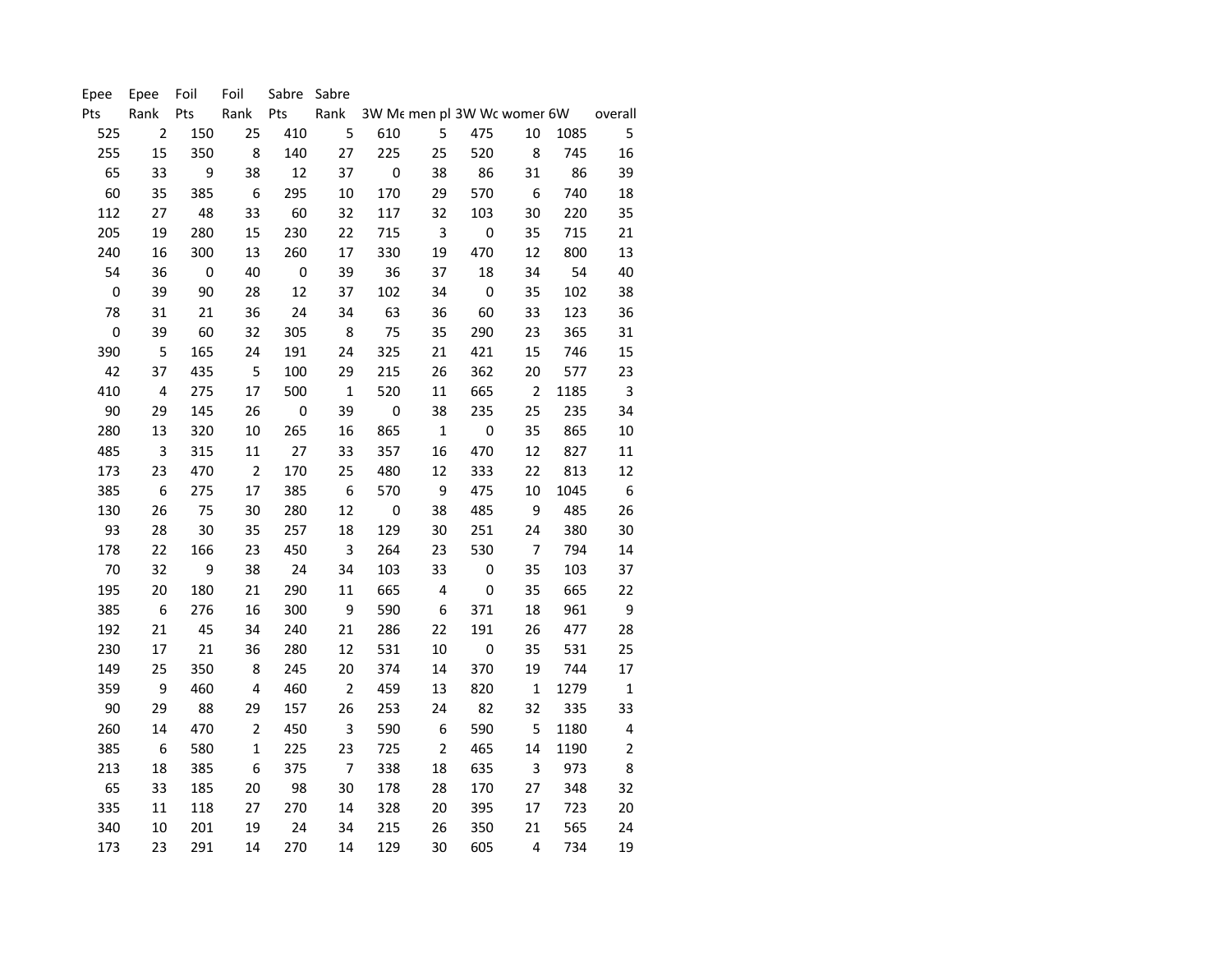|  | 315 12 75 30 95 31 350 17 135 28 485 26  |  |  |  |  |  |
|--|------------------------------------------|--|--|--|--|--|
|  | 42 37 305 12 120 28 359 15 108 29 467 29 |  |  |  |  |  |
|  | 570 1 170 22 250 19 580 8 410 16 990 7   |  |  |  |  |  |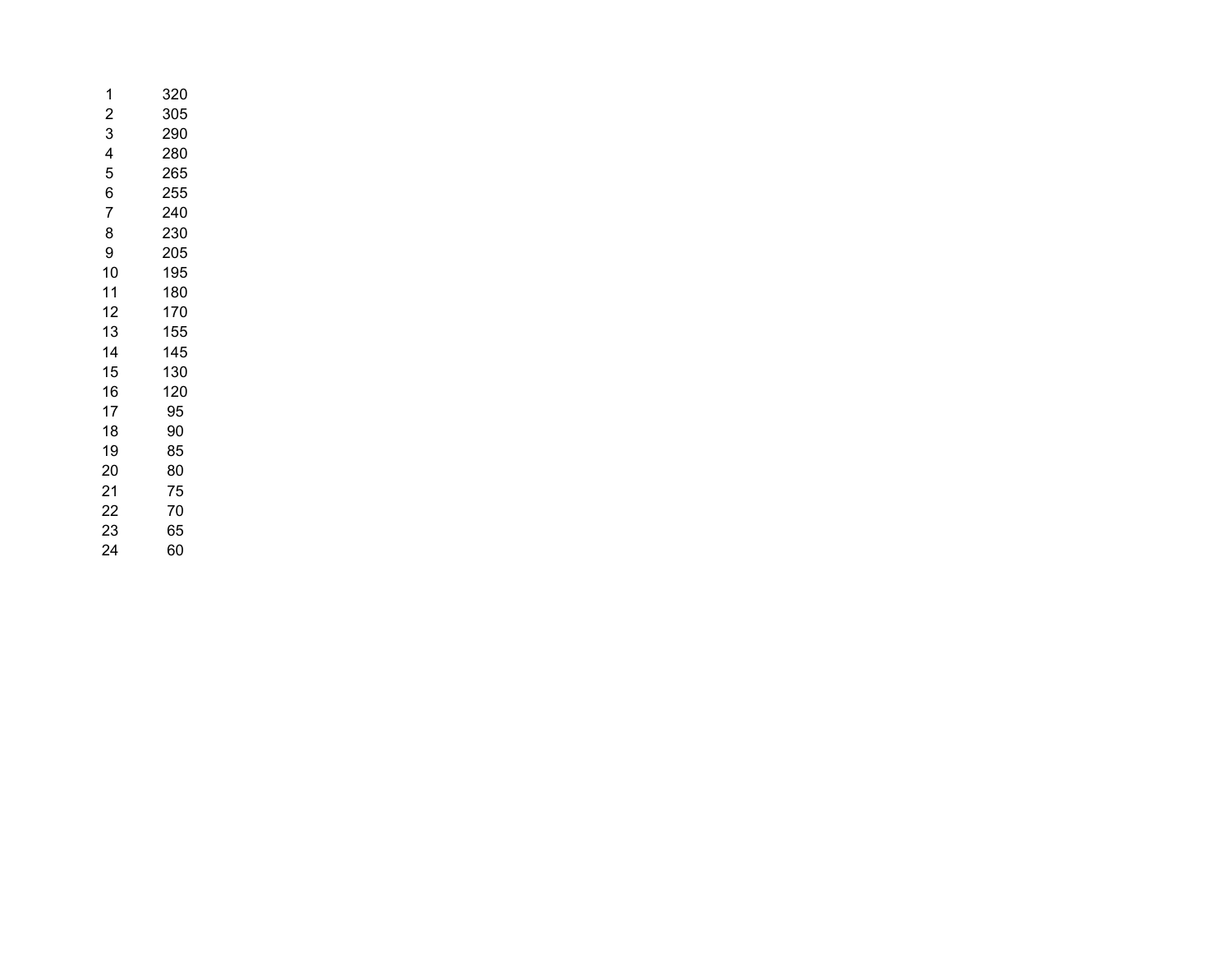| Men Epee Team Results                |                |
|--------------------------------------|----------------|
| Institution                          | Place          |
| Arizona State University             | 1              |
| University of Michigan               | $\overline{2}$ |
| William and Mary                     | 3              |
| Northwestern University              | 4              |
| University of Texas - Austin         | 5              |
| Pittsburgh Fencing Association       | 6              |
| University of Wisconsin Madison      | 7              |
| University of California Los Angeles | 8              |
| <b>Cornell University</b>            | 9              |
| <b>Tufts University</b>              | 10             |
| <b>United States Naval Academy</b>   | 11             |
| University of Vermont                | 12             |
| <b>Purdue University</b>             | 13             |
| Michigan State University            | 14             |
| <b>Rutgers University</b>            | 15             |
| Dartmouth College                    | 16             |
| United States Military Academy       | 17             |
| University of Maryland               | 18             |
| Indiana University                   | 19             |
| University of Massachusetts Amherst  | 20             |
| <b>Stony Brook University</b>        | 21             |
| <b>Temple University</b>             | 22             |
| University of Southern California    | 23             |
| California Polytechnic               | 24             |
| University of Chicago                | 25             |
| University of Florida                | 26             |
| East Carolina University             | 27             |
| <b>Swarthmore College</b>            | 28             |
| James Madison University             | 29             |
| <b>Clemson University</b>            | 30             |
| Virginia Tech                        | 31             |
| George Washington University         | 32             |
| University of New Hampshire          | 33             |
| University of Virginia               | 34             |
| <b>Boston University</b>             | 35             |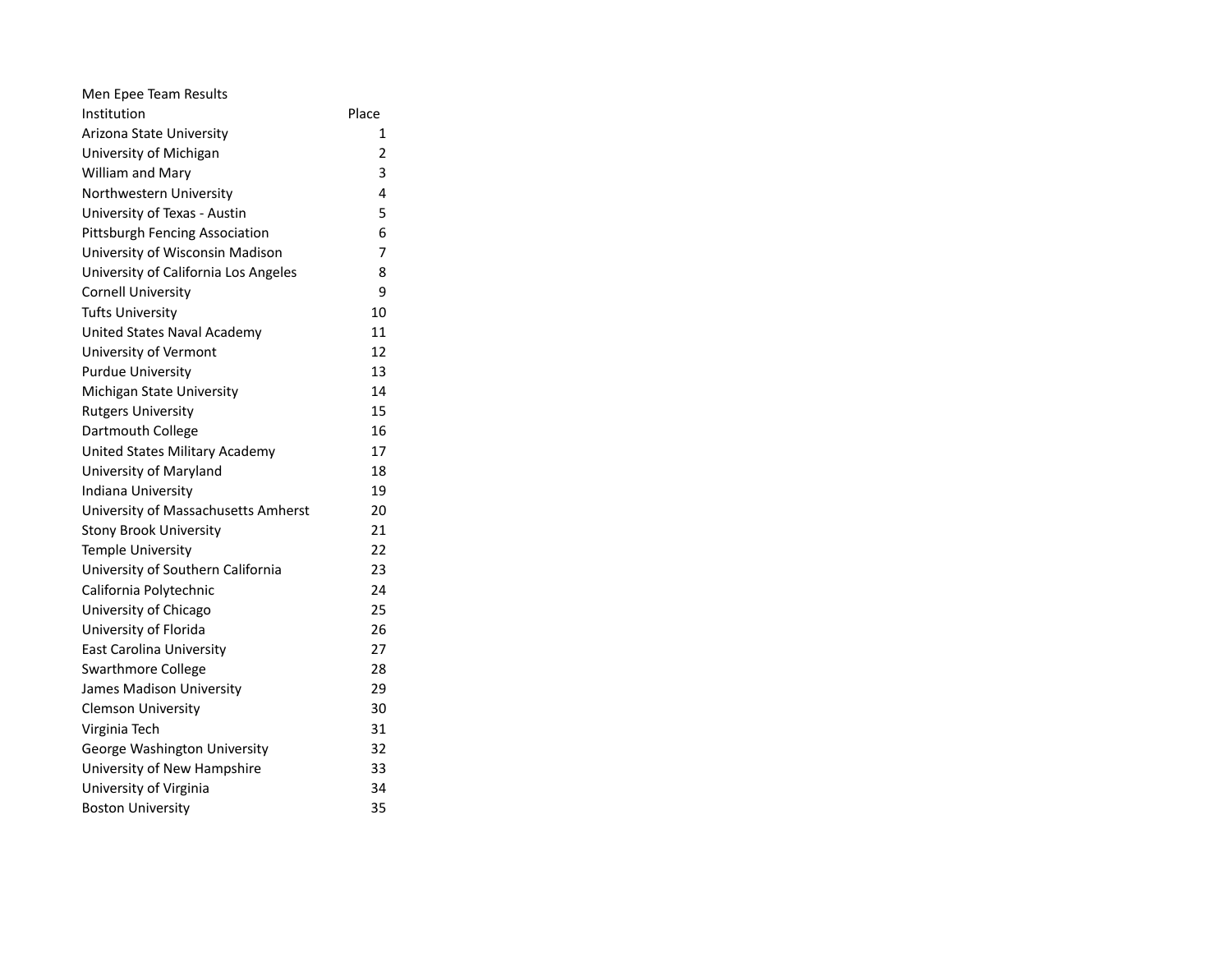| Men Foil Team Results                 |                |
|---------------------------------------|----------------|
| Institution                           | Place          |
| Northwestern University               | 1              |
| Virginia Tech                         | $\overline{2}$ |
| University of Michigan                | 3              |
| <b>Cornell University</b>             | 4              |
| University of Florida                 | 5              |
| <b>United States Military Academy</b> | 6              |
| <b>Purdue University</b>              | 7              |
| University of Chicago                 | 8              |
| University of Massachusetts Amherst   | 9              |
| Michigan State University             | 10             |
| Tufts University                      | 11             |
| William and Mary                      | 12             |
| James Madison University              | 13             |
| <b>Boston University</b>              | 14             |
| Dartmouth College                     | 15             |
| <b>Rutgers University</b>             | 16             |
| University of Southern California     | 17             |
| <b>George Mason University</b>        | 18             |
| Arizona State University              | 19             |
| California Polytechnic                | 20             |
| Pittsburgh Fencing Association        | 21             |
| Indiana University                    | 22             |
| University of New Hampshire           | 23             |
| Georgia Tech                          | 24             |
| <b>Swarthmore College</b>             | 25             |
| <b>United States Naval Academy</b>    | 26             |
| University of Virginia                | 27             |
| University of Texas - Austin          | 28             |
| <b>Clemson University</b>             | 29             |
| <b>Stony Brook University</b>         | 30             |
| George Washington University          | 31             |
| University of California Los Angeles  | 32             |
| University of Vermont                 | 33             |
| University of Maryland                | 34             |
| University of Wisconsin Madison       | 35             |
| <b>Temple University</b>              | 36             |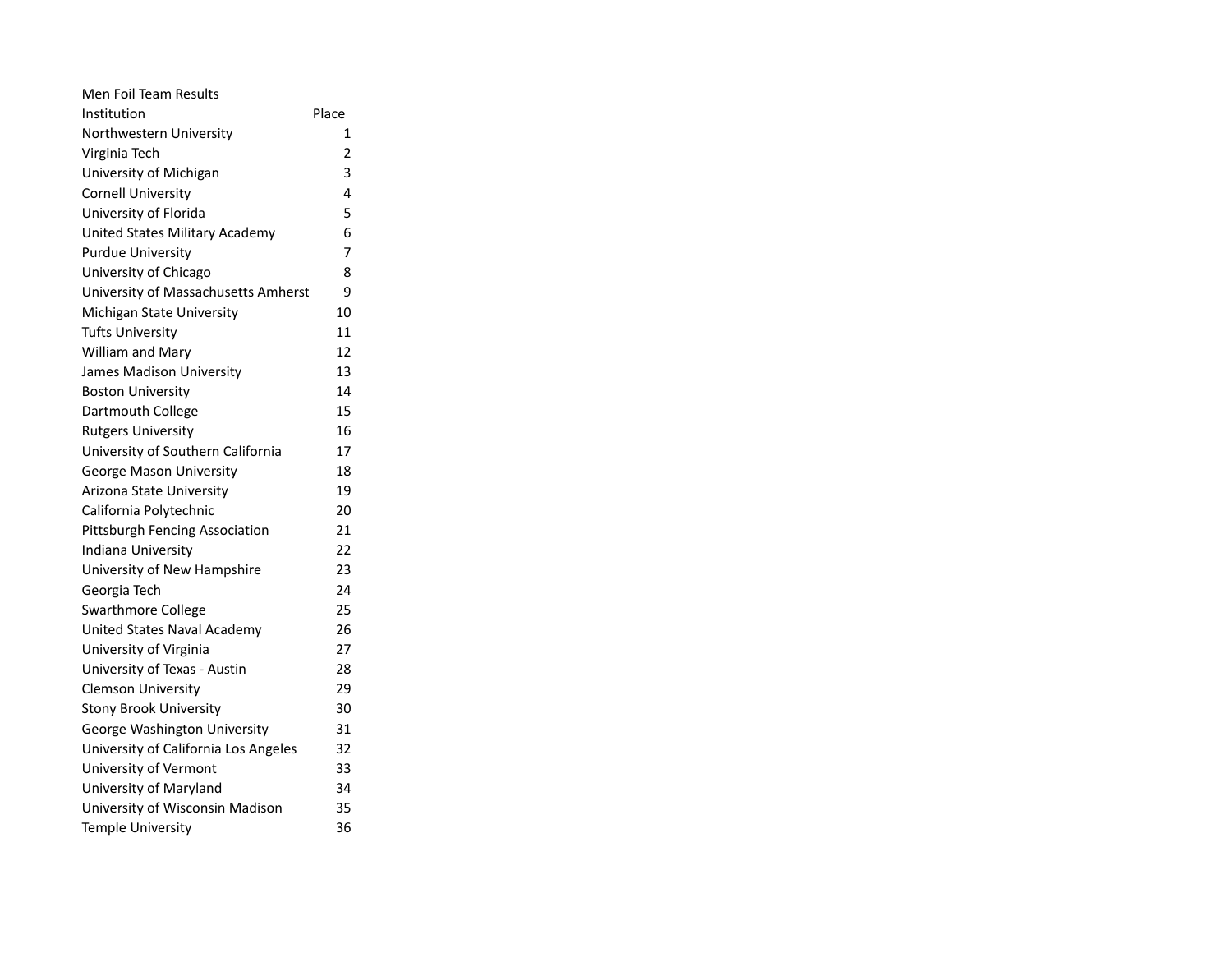| Men Sabre Team Results                |                |
|---------------------------------------|----------------|
| Institution                           | Place          |
| <b>Rutgers University</b>             | 1              |
| University of Massachusetts Amherst   | $\overline{2}$ |
| <b>Tufts University</b>               | 3              |
| University of California Los Angeles  | 4              |
| Northwestern University               | 5              |
| University of New Hampshire           | 6              |
| <b>United States Military Academy</b> | 7              |
| <b>Cornell University</b>             | 8              |
| Arizona State University              | 9              |
| Swarthmore College                    | 10             |
| Michigan State University             | 11             |
| Indiana University                    | 12             |
| University of Florida                 | 13             |
| University of Maryland                | 14             |
| University of Michigan                | 15             |
| William and Mary                      | 16             |
| University of Wisconsin Madison       | 17             |
| University of Chicago                 | 18             |
| <b>Purdue University</b>              | 19             |
| Dartmouth College                     | 20             |
| University of Virginia                | 21             |
| United States Naval Academy           | 22             |
| <b>Boston University</b>              | 23             |
| <b>Clemson University</b>             | 24             |
| California Polytechnic                | 25             |
| James Madison University              | 26             |
| University of Texas - Austin          | 27             |
| Virginia Tech                         | 28             |
| Pittsburgh Fencing Association        | 29             |
| <b>Stony Brook University</b>         | 30             |
| George Washington University          | 31             |
| Temple University                     | 32             |
| University of Vermont                 | 33             |
| University of Southern California     | 34             |
| Georgia Tech                          | 35             |
| <b>George Mason University</b>        | 36             |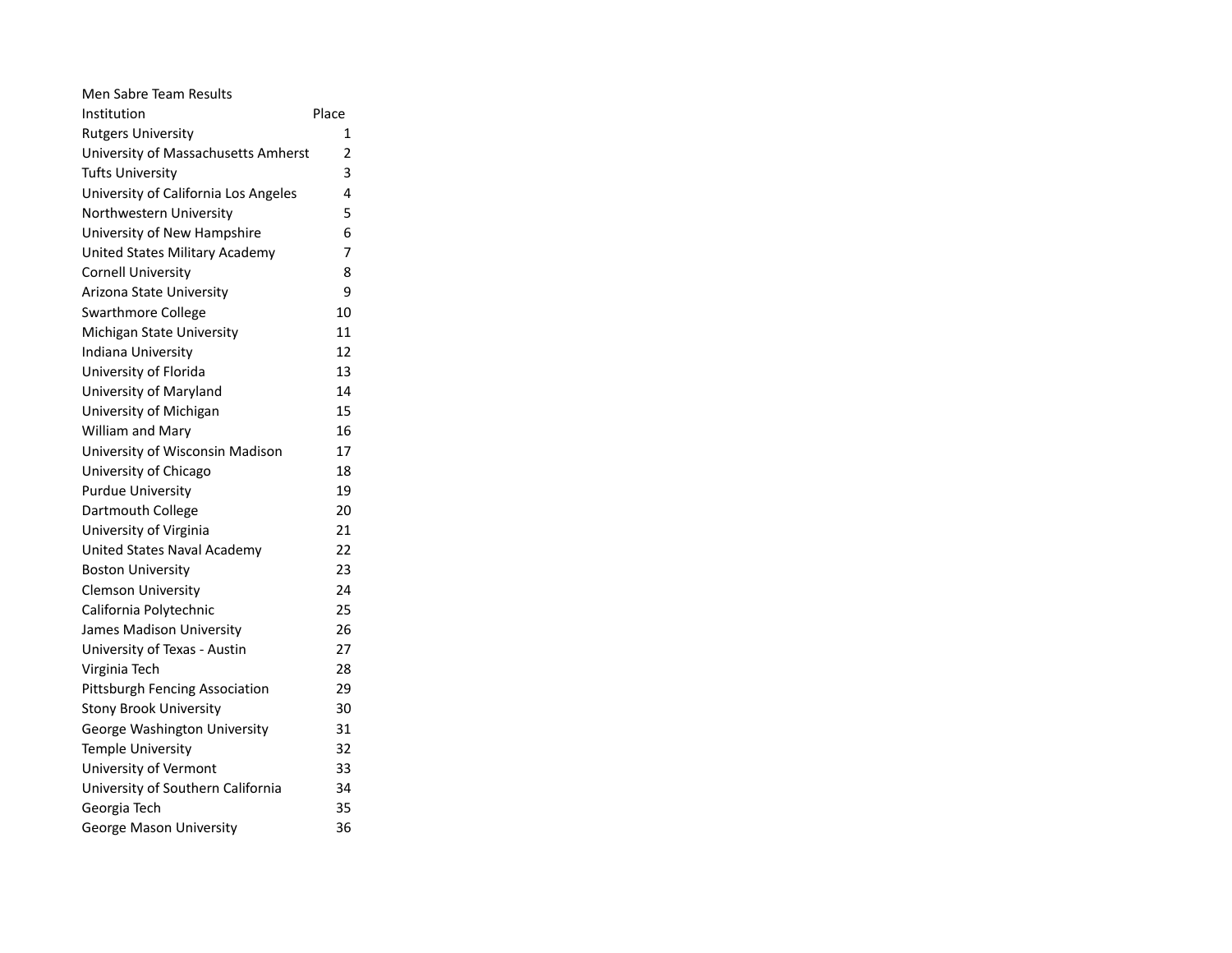| Institution                           | men place      |
|---------------------------------------|----------------|
| Northwestern University               | 1              |
| University of Michigan                | $\overline{2}$ |
| <b>Cornell University</b>             | 3              |
| <b>Tufts University</b>               | 4              |
| Arizona State University              | 5              |
| <b>United States Military Academy</b> | 6              |
| University of Massachusetts Amherst   | 6              |
| <b>William and Mary</b>               | 8              |
| <b>Rutgers University</b>             | ٩              |
| University of California Los Angeles  | 10             |
| Michigan State University             | 11             |
| <b>Purdue University</b>              | 12             |
| University of Florida                 | 13             |
| University of Chicago                 | 14             |
| Virginia Tech                         | 15             |
| Pittsburgh Fencing Association        | 16             |
| University of Wisconsin Madison       | 17             |
| University of New Hampshire           | 18             |
| Dartmouth College                     | 19             |
| University of Texas - Austin          | 20             |
| Indiana University                    | 21             |
| <b>United States Naval Academy</b>    | 22             |
| <b>Swarthmore College</b>             | 23             |
| University of Maryland                | 24             |
| <b>Boston University</b>              | 25             |
| James Madison University              | 26             |
| University of Vermont                 | 26             |
| University of Southern California     | 28             |
| California Polytechnic                | 29             |
| <b>Stony Brook University</b>         | 30             |
| University of Virginia                | 30             |
| <b>Clemson University</b>             | 32             |
| <b>Temple University</b>              | 33             |
| George Washington University          | 36             |
| <b>East Carolina University</b>       | 37             |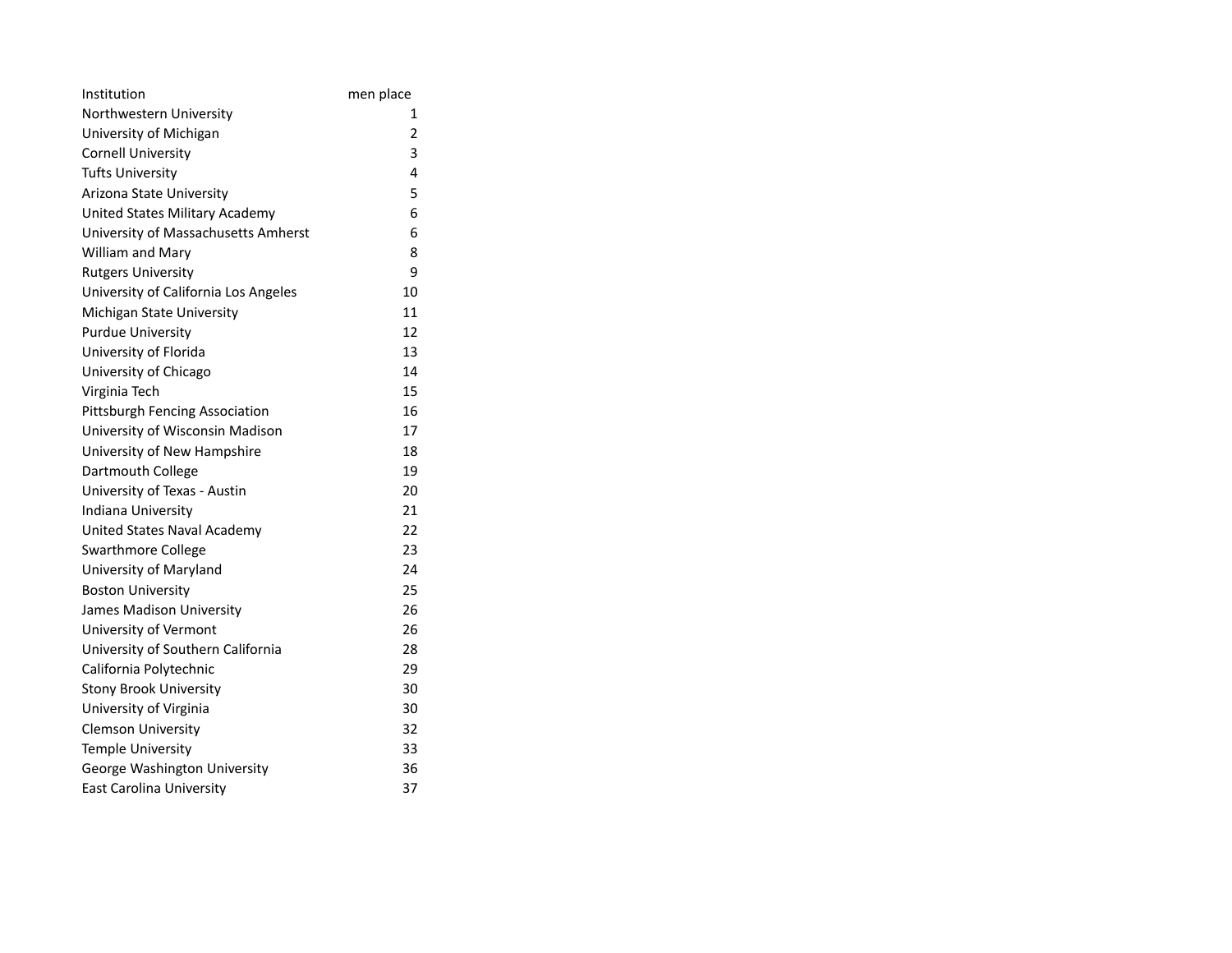| Men Epee Individual Results |                              |                   |   |  |  |  |  |  |
|-----------------------------|------------------------------|-------------------|---|--|--|--|--|--|
| Last Name                   | <b>First Name</b>            | Institution Place |   |  |  |  |  |  |
| Bartell                     | Elliott                      | ASU               | 1 |  |  |  |  |  |
| Dollar                      | Mike                         | <b>UCLA</b>       | 2 |  |  |  |  |  |
| Fenech                      | Michael                      | ASU               | 3 |  |  |  |  |  |
| Kerkhof                     | Peter                        | ARMY              | 4 |  |  |  |  |  |
| Peppe                       | Matthew                      | W&M               | 5 |  |  |  |  |  |
| McGonigle                   | Shaun                        | ASU               | 6 |  |  |  |  |  |
| Zielinski                   | Matthew                      | <b>UMICH</b>      | 7 |  |  |  |  |  |
| Jensen                      | Daniel                       | <b>WISC</b>       | 8 |  |  |  |  |  |
|                             |                              |                   |   |  |  |  |  |  |
| Men Foil Individual Results |                              |                   |   |  |  |  |  |  |
| Last Name                   | First Name                   | Institution Place |   |  |  |  |  |  |
| Risman                      | Alex                         | <b>NWU</b>        | 1 |  |  |  |  |  |
| Nguyen                      | Danny                        | USC               | 2 |  |  |  |  |  |
| Gray                        | Paul                         | U Texas           | 3 |  |  |  |  |  |
| Rogers                      | <b>Bryce</b>                 | <b>JMU</b>        | 4 |  |  |  |  |  |
| Fotinatos                   | Michael                      | Cornell           | 5 |  |  |  |  |  |
| Cotter                      | Jeff                         | U Texas           | 6 |  |  |  |  |  |
| Resnik                      | Jack                         | ASU               | 7 |  |  |  |  |  |
| Scheuerman                  | Andrew                       | UF                | 7 |  |  |  |  |  |
|                             |                              |                   |   |  |  |  |  |  |
|                             | Men Sabre Individual Results |                   |   |  |  |  |  |  |
| Last Name                   | <b>First Name</b>            | Institution Place |   |  |  |  |  |  |
| Renaut                      | William                      | <b>Rugers</b>     | 1 |  |  |  |  |  |
| Tom                         | Patrick                      | <b>UMASS</b>      | 2 |  |  |  |  |  |

Fan Beicher UCLA 3 Gluck Alexander UMASS 4 Silversmith Zach Cornell 5 Jaeger Ben Cornell 6 Shanahan Kevin UMASS 7 Taiclet **David** Army 8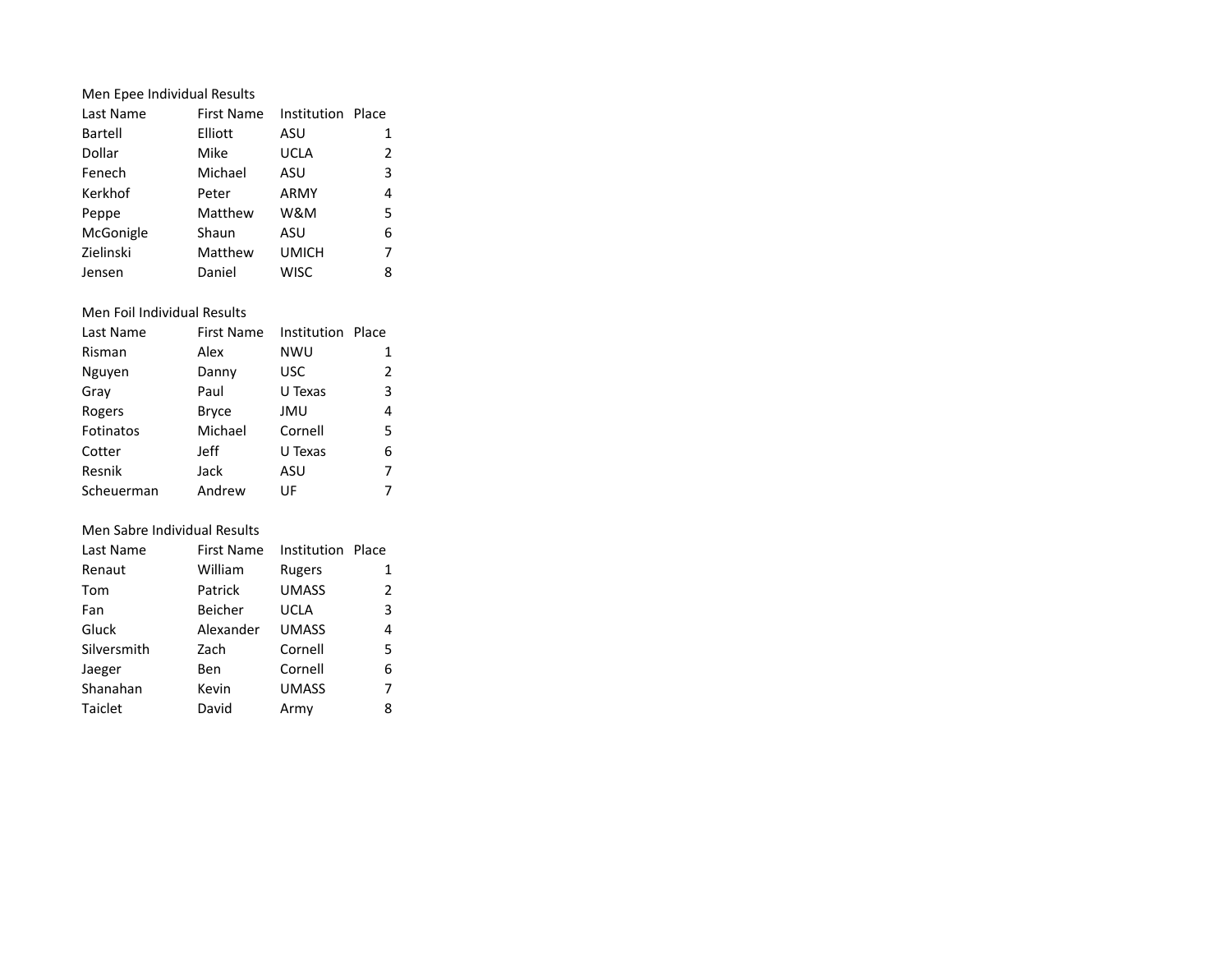| Women Epee Team Results             |                |
|-------------------------------------|----------------|
| Institution                         | Place          |
| University of Florida               | 1              |
| Indiana University                  | $\overline{2}$ |
| United States Military Academy      | 3              |
| <b>William and Mary</b>             | 4              |
| Michigan State University           | 5              |
| <b>Rutgers University</b>           | 6              |
| <b>Boston University</b>            | 7              |
| Pittsburgh Fencing Association      | 8              |
| Arizona State University            | 9              |
| University of New Hampshire         | 10             |
| University of Massachusetts Amherst | 11             |
| University of Vermont               | 12             |
| University of Virginia              | 13             |
| <b>Swarthmore College</b>           | 14             |
| <b>Smith College</b>                | 15             |
| Dartmouth College                   | 16             |
| University of Chicago               | 17             |
| Mt Holyoke College                  | 18             |
| <b>Clemson University</b>           | 19             |
| University of Michigan              | 20             |
| University of Wisconsin Madison     | 21             |
| University of Texas - Austin        | 22             |
| <b>Bryn Mawr College</b>            | 23             |
| George Washington University        | 24             |
| East Carolina University            | 25             |
| <b>Purdue University</b>            | 26             |
| <b>Stony Brook University</b>       | 27             |
| Virginia Tech                       | 28             |
| James Madison University            | 29             |
| United States Naval Academy         | 30             |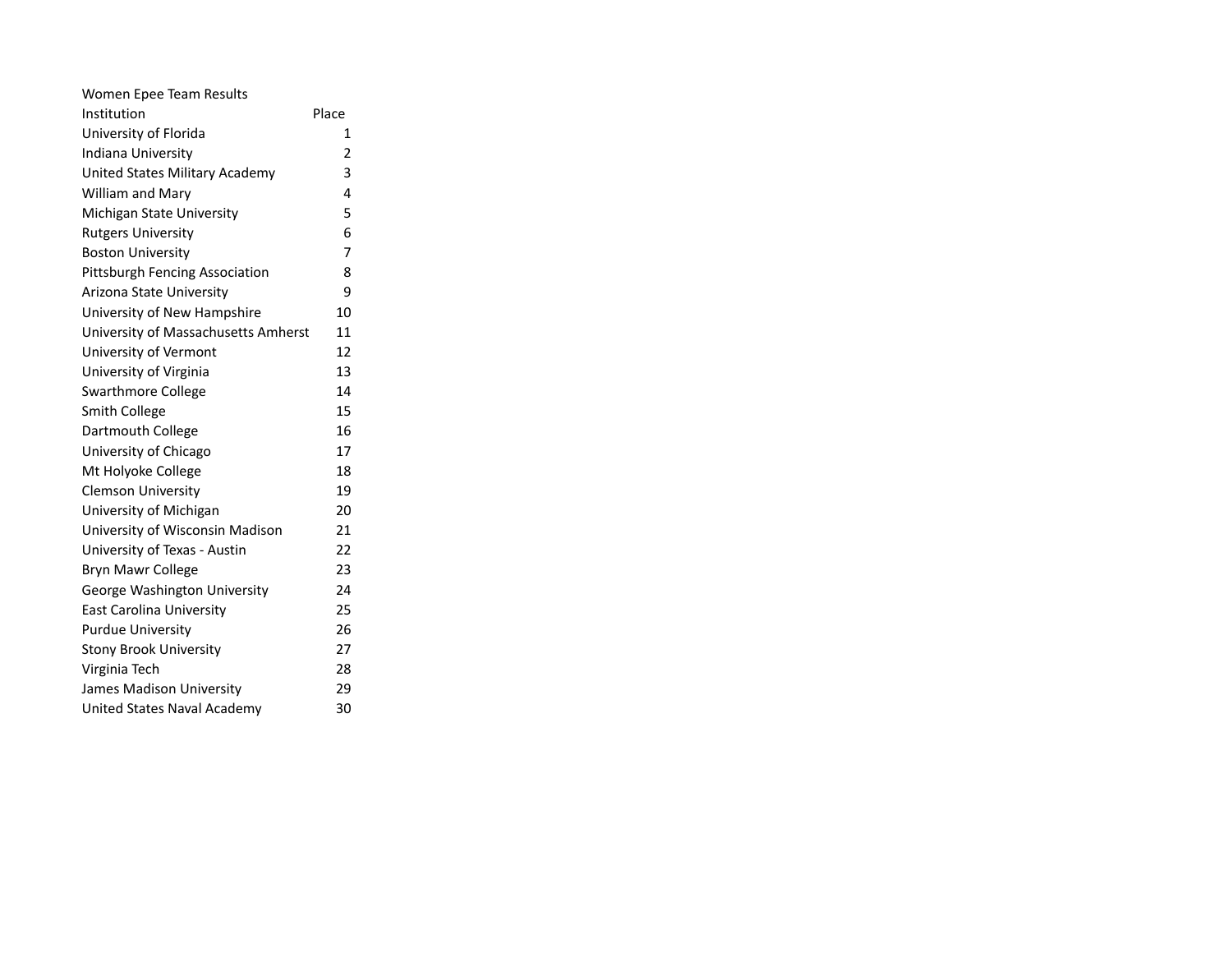| Women Foil Team Results             |       |
|-------------------------------------|-------|
| Institution                         | Place |
| University of New Hampshire         | 1     |
| California Polytechnic              | 2     |
| University of Michigan              | 3     |
| James Madison University            | 4     |
| University of Massachusetts Amherst | 5     |
| University of Virginia              | 6     |
| Pittsburgh Fencing Association      | 7     |
| <b>Purdue University</b>            | 8     |
| <b>Boston University</b>            | 9     |
| University of Florida               | 10    |
| University of Vermont               | 11    |
| Dartmouth College                   | 12    |
| <b>Rutgers University</b>           | 13    |
| Mt Holyoke College                  | 14    |
| <b>Swarthmore College</b>           | 15    |
| University of Chicago               | 16    |
| Indiana University                  | 17    |
| University of Southern California   | 18    |
| University of Texas - Austin        | 19    |
| Michigan State University           | 20    |
| <b>Smith College</b>                | 21    |
| University of Maryland              | 22    |
| Arizona State University            | 23    |
| University of Wisconsin Madison     | 24    |
| United States Military Academy      | 25    |
| <b>Clemson University</b>           | 26    |
| <b>Bryn Mawr College</b>            | 27    |
| United States Naval Academy         | 28    |
| <b>Stony Brook University</b>       | 29    |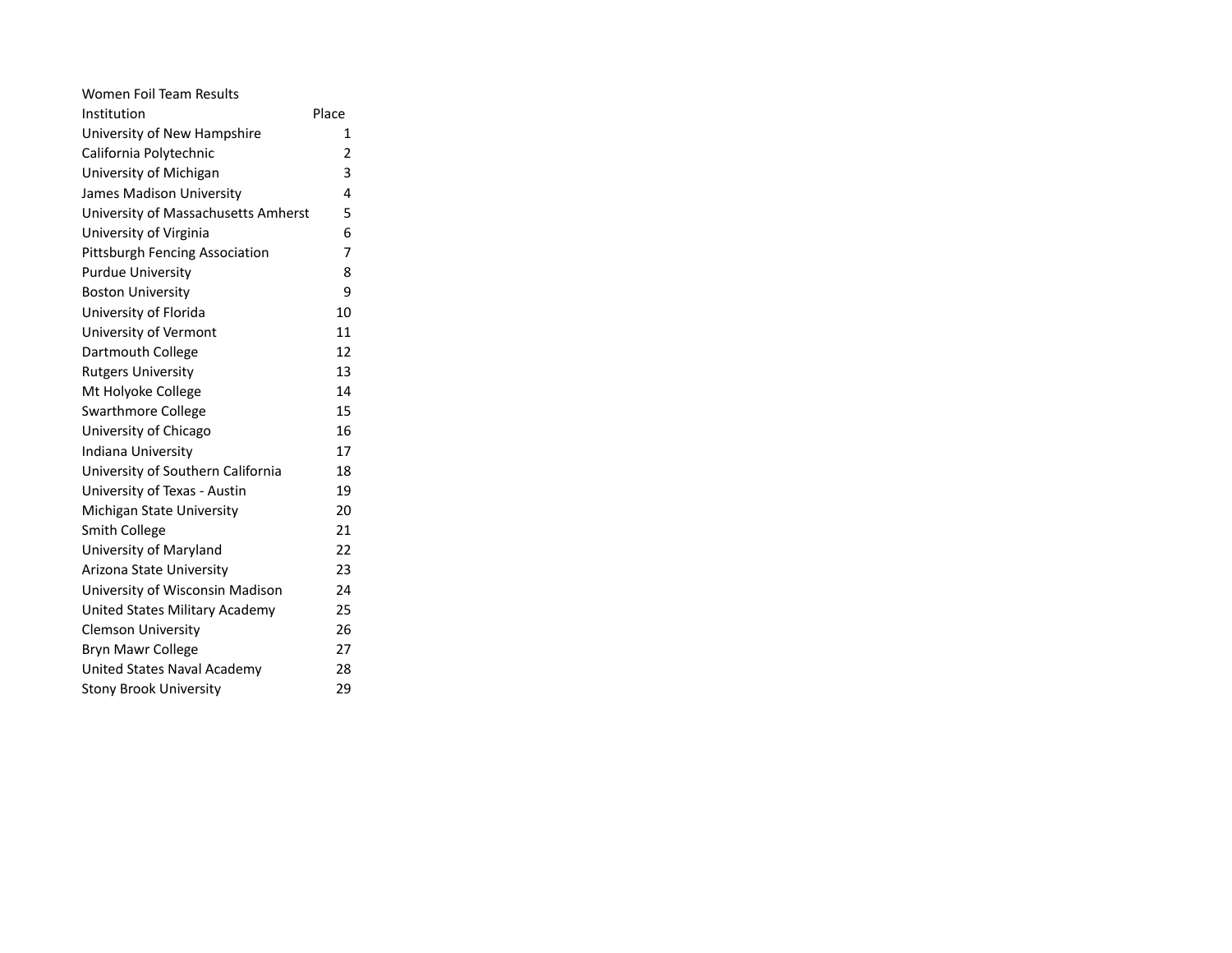| <b>Women Sabre Team Results</b>     |                |
|-------------------------------------|----------------|
| Institution                         | Place          |
| Michigan State University           | 1              |
| University of Florida               | $\overline{2}$ |
| Georgia Tech                        | 3              |
| Smith College                       | 4              |
| California Polytechnic              | 5              |
| <b>Swarthmore College</b>           | 6              |
| University of Texas - Austin        | 7              |
| <b>Stony Brook University</b>       | 8              |
| Arizona State University            | 9              |
| University of Virginia              | 10             |
| Dartmouth College                   | 11             |
| United States Naval Academy         | 12             |
| University of Chicago               | 13             |
| University of Massachusetts Amherst | 14             |
| <b>William and Mary</b>             | 15             |
| University of New Hampshire         | 16             |
| University of Michigan              | 17             |
| Virginia Tech                       | 18             |
| <b>Purdue University</b>            | 19             |
| University of Southern California   | 20             |
| <b>Boston University</b>            | 21             |
| James Madison University            | 22             |
| <b>Rutgers University</b>           | 23             |
| United States Military Academy      | 24             |
| Indiana University                  | 25             |
| Bryn Mawr College                   | 26             |
| University of Maryland              | 27             |
| <b>Clemson University</b>           | 28             |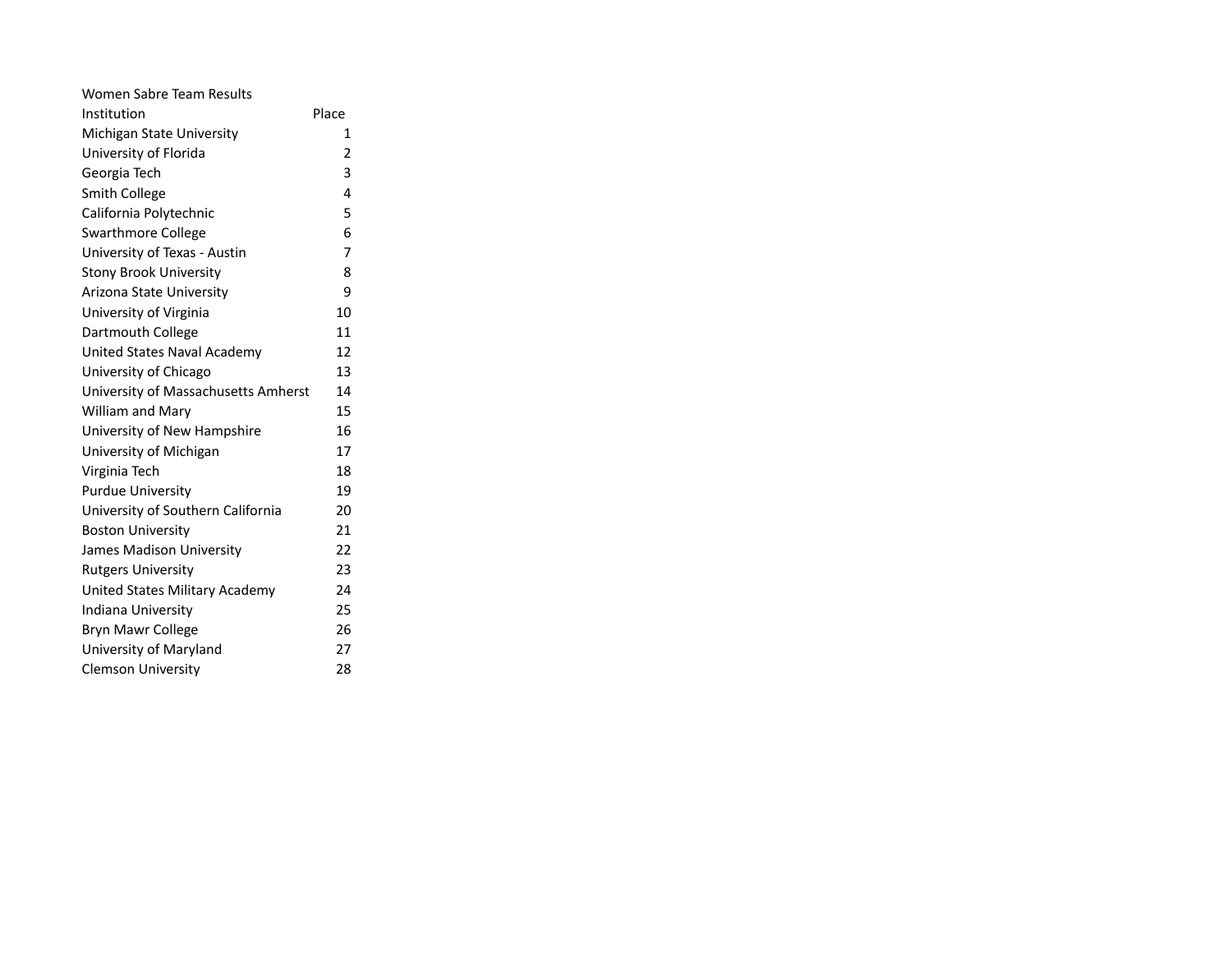| Women Overall                         |                |
|---------------------------------------|----------------|
| Institution                           | Place          |
| University of Florida                 | 1              |
| Michigan State University             | $\overline{2}$ |
| University of New Hampshire           | 3              |
| University of Virginia                | 4              |
| University of Massachusetts Amherst   | 5              |
| California Polytechnic                | 6              |
| <b>Swarthmore College</b>             | 7              |
| <b>Boston University</b>              | 8              |
| <b>Smith College</b>                  | 9              |
| Arizona State University              | 10             |
| <b>Rutgers University</b>             | 10             |
| Dartmouth College                     | 12             |
| <b>Pittsburgh Fencing Association</b> | 12             |
| University of Michigan                | 14             |
| Indiana University                    | 15             |
| William and Mary                      | 16             |
| University of Texas - Austin          | 17             |
| <b>United States Military Academy</b> | 18             |
| University of Chicago                 | 19             |
| James Madison University              | 20             |
| University of Vermont                 | 21             |
| <b>Purdue University</b>              | 22             |
| Georgia Tech                          | 23             |
| <b>Stony Brook University</b>         | 24             |
| Mt Holyoke College                    | 25             |
| United States Naval Academy           | 26             |
| University of Southern California     | 27             |
| University of Wisconsin Madison       | 28             |
| Virginia Tech                         | 29             |
| <b>Clemson University</b>             | 30             |
| Bryn Mawr College                     | 31             |
| University of Maryland                | 32             |
| George Washington University          | 33             |
| <b>East Carolina University</b>       | 34             |
| <b>Cornell University</b>             | 35             |
| <b>George Mason University</b>        | 36             |
|                                       |                |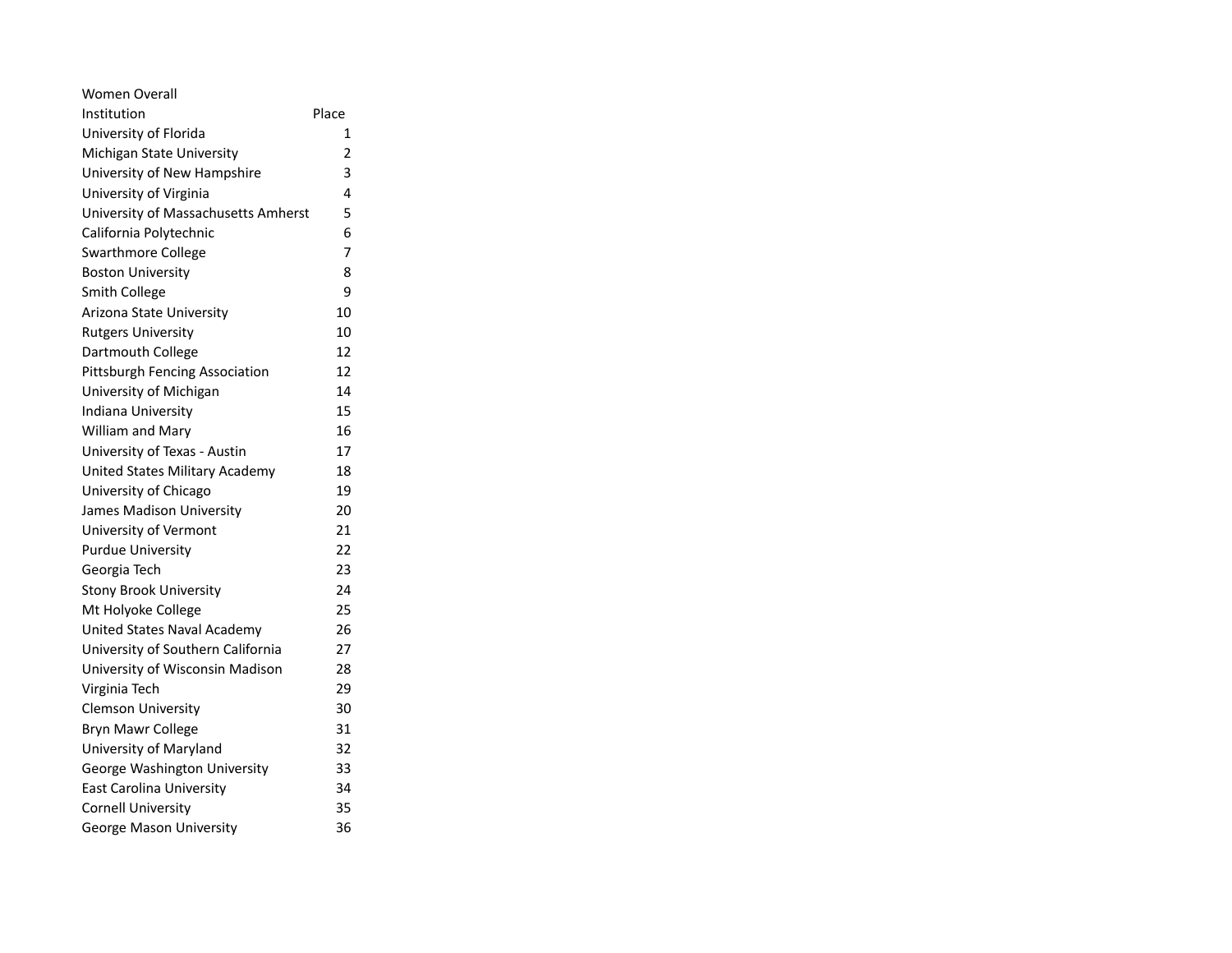| Women Epee Individual Results |                   |                   |   |
|-------------------------------|-------------------|-------------------|---|
| Last Name                     | <b>First Name</b> | Institutior Place |   |
| <b>Nichols</b>                | Amber             | ASU               | 1 |
| <b>Burkett</b>                | Valerie           | UF                | 2 |
| McKenna                       | Elsanor           | UF                | 3 |
| Stone                         | Jenny             | Dartmout          | 4 |
| Chang                         | Stephanie         | Rutgers           | 5 |
| Lind                          | Megan             | <b>UVM</b>        | 6 |
| Ng                            | Jing              | <b>SWAT</b>       | 7 |
| Tsunoda                       | Cynthia           | ASU               | 8 |
|                               |                   |                   |   |

## Women Foil Individual Results

| Last Name | <b>First Name</b> | <b>Institutior Place</b> |   |
|-----------|-------------------|--------------------------|---|
| Flynn     | Joanna            | <b>UVM</b>               | 1 |
| Kopcrak   | Anna              | Cal Poly                 | 2 |
| Lu        | Ya                | Rutgers                  | 3 |
| Кu        | Stacy             | <b>USC</b>               | 4 |
| Coombs    | Ariella           | UNH                      | 5 |
| Willette  | Emily             | Smith                    | 6 |
| Allard    | Stephanie         | UNH                      | 7 |
| Clive     | Constance         | PITT                     | 8 |

## Women Sabre Individual Results

| Last Name        | First Name | <b>Institutior Place</b> |   |
|------------------|------------|--------------------------|---|
| McTigue          | Harriet    | MSU                      | 1 |
| Sawaengsri       | Hathairat  | Dartmout                 | 2 |
| Cordell          | Jacquline  | UNH                      | 3 |
| Herrera          | Monica     | UF                       | 4 |
| Blachman-Biatch  | Isadora    | U Chicago                | 5 |
| Holt             | Meg        | MSU                      | 6 |
| Hurwich          | Talia      | U Chicago                | 7 |
| <b>Vlassakis</b> | Julea      | Smith                    | 8 |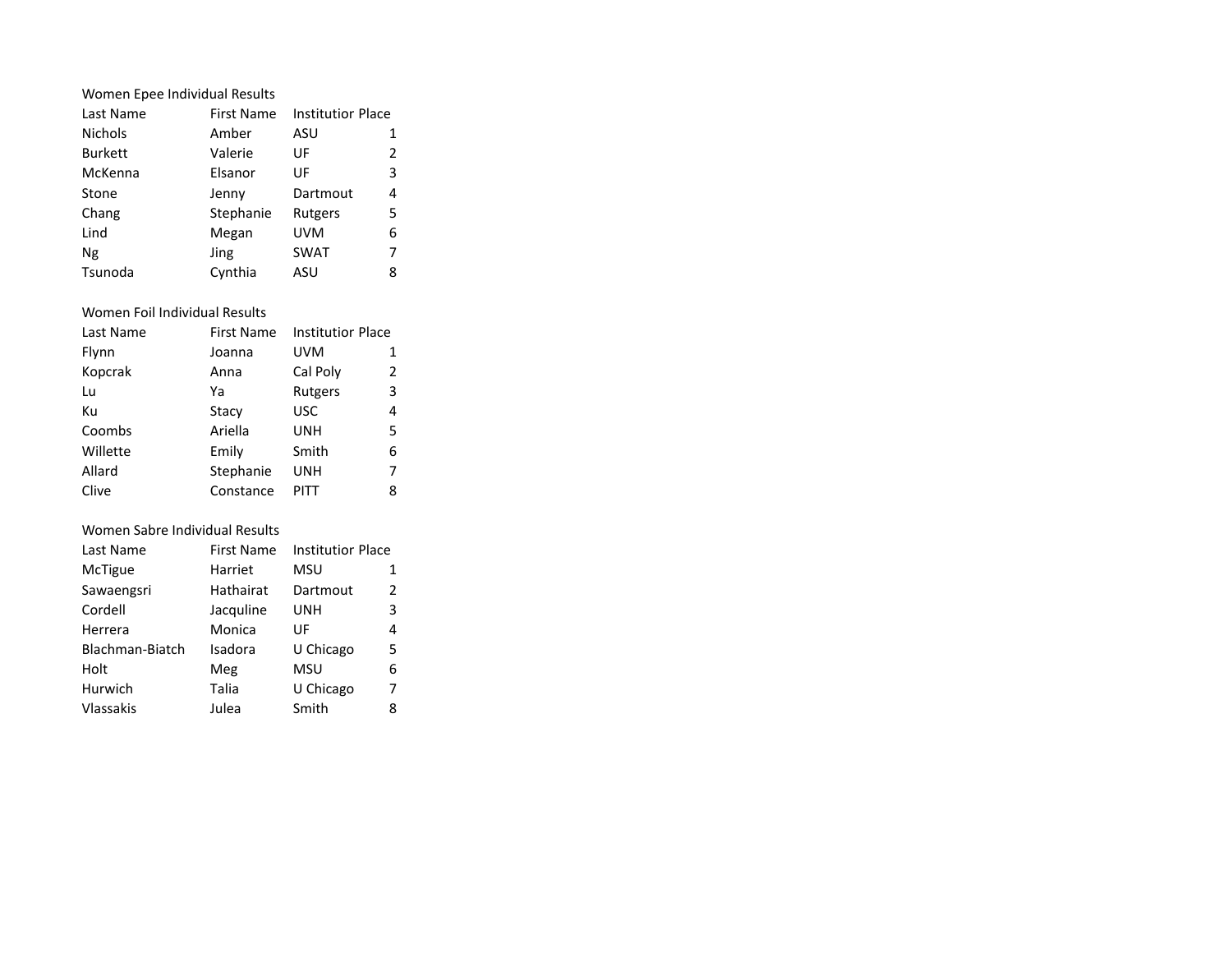| Overall Team Results                  |       |
|---------------------------------------|-------|
| Institution                           | Place |
| University of Florida                 | 1     |
| University of Michigan                | 2     |
| Michigan State University             | 3     |
| University of Massachusetts Amherst   | 4     |
| Arizona State University              | 5     |
| <b>Rutgers University</b>             | 6     |
| William and Mary                      | 7     |
| University of New Hampshire           | 8     |
| <b>United States Military Academy</b> | 9     |
| Northwestern University               | 10    |
| <b>Pittsburgh Fencing Association</b> | 11    |
| <b>Purdue University</b>              | 12    |
| Dartmouth College                     | 13    |
| <b>Swarthmore College</b>             | 14    |
| Indiana University                    | 15    |
| <b>Boston University</b>              | 16    |
| University of Chicago                 | 17    |
| California Polytechnic                | 18    |
| University of Virginia                | 19    |
| University of Texas - Austin          | 20    |
| <b>Cornell University</b>             | 21    |
| <b>Tufts University</b>               | 22    |
| <b>James Madison University</b>       | 23    |
| University of Vermont                 | 24    |
| University of California Los Angeles  | 25    |
| <b>Smith College</b>                  | 26    |
| University of Wisconsin Madison       | 26    |
| <b>United States Naval Academy</b>    | 28    |
| Virginia Tech                         | 29    |
| <b>Stony Brook University</b>         | 30    |
| Georgia Tech                          | 31    |
| University of Southern California     | 32    |
| University of Maryland                | 33    |
| Mt Holyoke College                    | 34    |
| <b>Clemson University</b>             | 35    |
| George Washington University          | 36    |
| <b>Temple University</b>              | 37    |